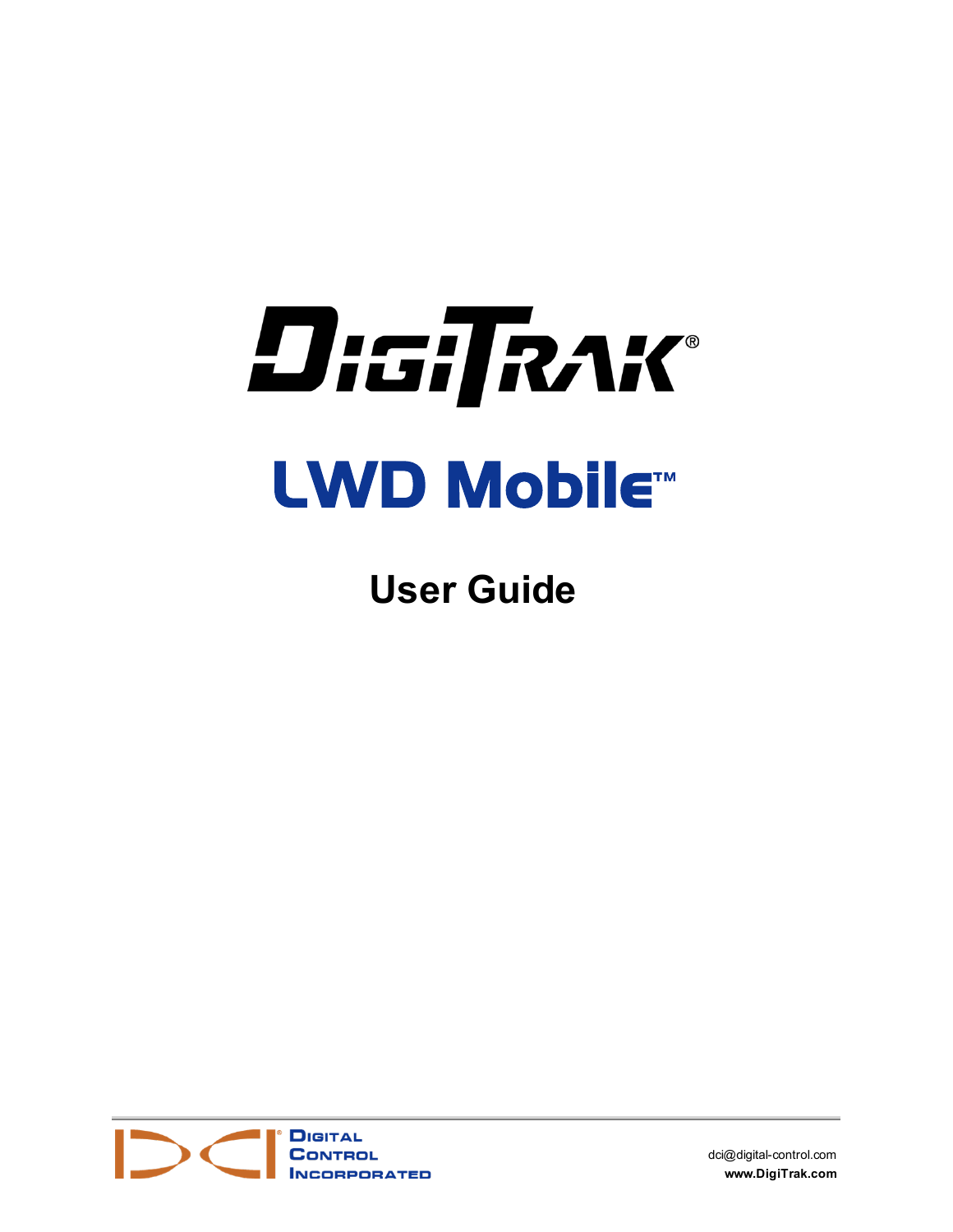403-1810-00-A, printed on 9/14/2017

© 2017 by Digital Control Incorporated. Allrights reserved.

#### *Trademarks*

The DCI<sup>®</sup> logo, Falcon F5<sup>®</sup>, iGPS<sup>®</sup>, and DigiTrak<sup>®</sup> are U.S. registered trademarks.

#### *Patents*

U.S. and foreign patents apply to the product covered by this manual. For details, please visit [www.DigiTrak.com/patents.](http://www.digitrak.com/patents)

#### *Limited Warranty*

All products manufactured and sold by Digital Control Incorporated (DCI) are subject to the terms of a Limited Warranty. A copy of the Limited Warranty can also be obtained at [www.DigiTrak.com.](http://www.digitrak.com/)

#### *Important Notice*

All statements, technical information, and recommendations related to DCI products are based on information believed to be reliable. However, DCI does not warrant or guarantee the accuracy or completeness of such information. Before using any DCI product, the user should determine the suitability of the product for its intended use. All statements herein refer to DCI products as delivered by DCI for use with horizontal directional drilling in the ordinary course, and do not apply to any user customizations, third-party products, or any usage of the DCI product outside of the ordinary course. Nothing herein shall constitute a warranty by DCI nor will anything herein be deemed to modify the terms of DCI's existing Limited Warranty applicable to all DCI products. DCI may update or correct the information in this manual from time to time. You may find the most recent version of this manual on DCI's website, [www.DigiTrak.com](http://www.digitrak.com/). Under **Service & Support**, click **Documentation** and select from the **Manuals** drop-down menu.

**Watch our DigiTrak Training Videos at [www.youtube.com/dcikent](http://www.youtube.com/dcikent)**

# **Table of Contents**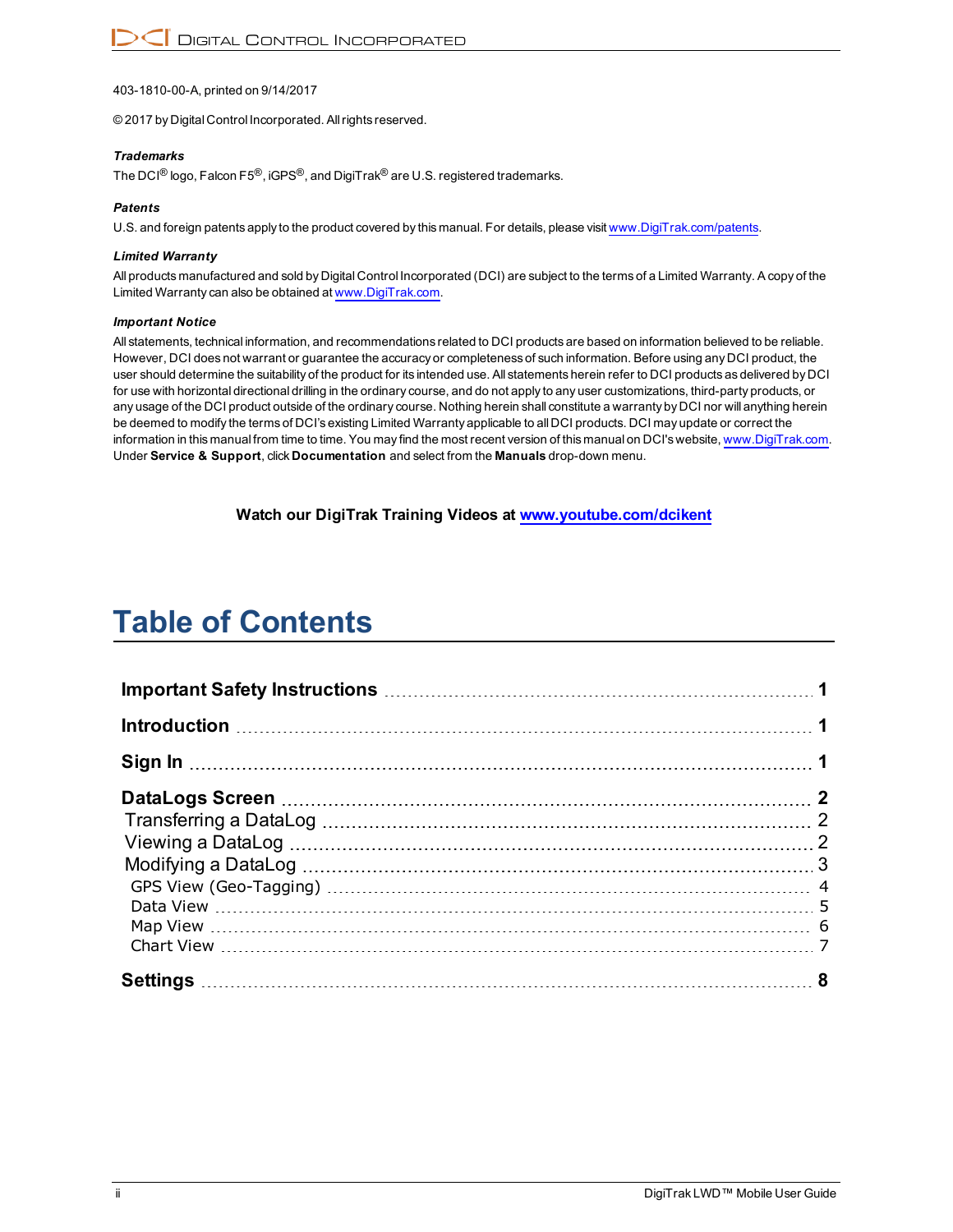## <span id="page-2-0"></span>**Important Safety Instructions**

Always operate your DigiTrak locating system properly to obtain accurate depth, pitch, roll, and locate points. If you have any questions about the operation of the system, please contact DCI Customer Service for assistance.

This document is a companion to your Falcon F5<sup>®</sup> guidance system operator's manual, which contains a more thorough list of warnings regarding the potential for serious injury and death, work slowdowns, property damage, and other hazards and warnings regarding the operation of horizontal drilling equipment. Please read and understand your system operator's manual completely before operating the equipment described in this manual.

DCI does not warrant or guarantee the accuracy of HDD data that you upload, store and use with LWD Mobile, including data generated by other DCI products and data from any external source (such as GNSS data or data received from a drill rig). Human review and judgment is required. You are responsible for protecting the confidentiality of your password for LWD Mobile and the DDM Service. Please see your DDM Subscription Agreement for additional terms and warnings regarding your use of LWD Mobile and the DDM Service.

## <span id="page-2-1"></span>**Introduction**

LWD Mobile is a mobile device app that lets you easily upload your DigiTrak F5 or Falcon F5 DataLog to secure cloud-based storage where anyone within your organization with the proper authorization can immediately view or edit field drilling data. The data transfer is easy, seamless, and secure. Download the DigiTrak LWD Mobile app for free from the iTunes or Google Play app stores. When using a classic F5 receiver (locator), LWD mobile is only compatible with Android devices, and the receiver requires software version 3.0 with XR compatibility.

Used with a GPS-capable device such as a smart phone, LWD Mobile can add GPS data for the entry and exit of the bore (geo-tagging). To add rod-by-rod GPS data, purchase the iGPS module (Falcon F5 only).

Cloud storage requires an active subscription. To purchase a subscription, go to [www.MyDigiTrak.com](http://www.mydigitrak.com/).

This user guide shows screens from an Apple® device. Screens for Android® devices are largely identical, with small variations in color and button location. The functions are the same.

# <span id="page-2-2"></span>**Sign In**

Enter the e-mail address and password created when you purchased your subscription.

In areas of poor mobile phone service or if you want to transfer data to your mobile device without logging in, tap **Continue without signing in >**.

If sign-in is unsuccessful, the app will provide an option to help with a forgotten password.

|   | 09:52                         | 55% |
|---|-------------------------------|-----|
| 罓 | demo@digital-control.com      |     |
| A | password                      |     |
|   | Sign In                       |     |
|   | Continue without signing in > |     |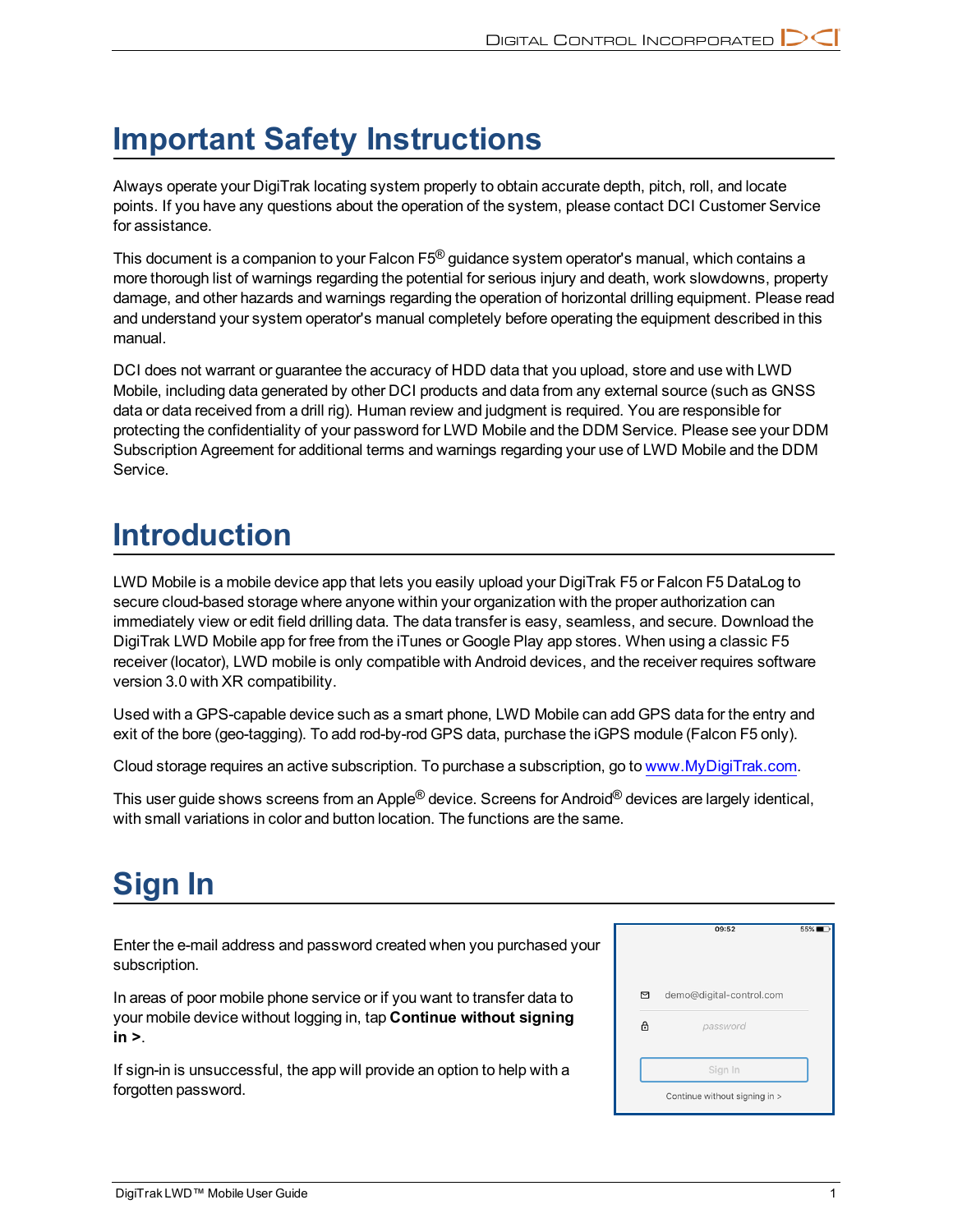# <span id="page-3-0"></span>**DataLogs Screen**

The DataLogs screen lists DataLog jobs that have been transferred from all compatible receivers.

Tap Add **than** to transfer a new DataLog (see next section).

Tap [Settings](#page-9-0)  $\overleftrightarrow{Q}$  to change app settings (see page [8](#page-9-0)).

Tap any existing job to open the [Info](#page-3-2) view (see page [2\)](#page-3-2).

A cloud icon on the job row indicates it has been transferred to a cloud account for anywhere-access via Cloud Manager (see [Upload](#page-4-1) to the Cloud on page [3](#page-4-1)).

## <span id="page-3-1"></span>**Transferring a DataLog**

Select **Upload job** on the receiver's **DataLog** menu and select a job. In LWD Mobile, tap **Add** on the DataLogs screen and when the locator is found, tap to select. The job you selected transfers to your mobile device and appears at the top of the list of DataLogs.

### <span id="page-3-2"></span>**Viewing a DataLog**

Tap a job on the [DataLogs](#page-3-0) screen (above) to open it in the high-level **Info** view (below). Use the tab bar at the bottom (or at the top for Android) to view the data in different ways: [GPS](#page-5-0) view, rod-by-rod [data](#page-6-0) view, [map](#page-7-0) view, or [chart](#page-8-0) view.

|                        | Lind Site Delete,                   |              |  |
|------------------------|-------------------------------------|--------------|--|
|                        |                                     | Upload, Edit |  |
| DataLog Info           |                                     |              |  |
| Name                   | <b>Lind Site</b>                    |              |  |
| Comment                |                                     |              |  |
| Work Order             |                                     |              |  |
| Serial Number 90000755 |                                     |              |  |
| Complete               |                                     |              |  |
| Timestamps             |                                     |              |  |
|                        | Last Modified 11/29/2016 9:30:36 AM |              |  |
| <b>Views</b>           |                                     |              |  |
| ⋒                      | 翢                                   | n            |  |

See the next [section](#page-4-0) for information on the **Delete** a job, **Upload** to the cloud, and **Edit** job info buttons.

| •••○○ Verizon 全                         | 11:52    |                     | $\frac{4}{8}$ 65% |
|-----------------------------------------|----------|---------------------|-------------------|
|                                         | DataLogs |                     |                   |
| FalconF5_90000604_Job_00030<br>90000604 |          | 12/5/2016 11:29 AM  |                   |
| FalconF5 90000770 Job 00016<br>90000770 |          | 11/27/2016 7:21 PM  |                   |
| FalconF5_90000770_Job_00024<br>90000770 |          | 11/18/2016 3:57 PM  |                   |
| FalconF5_90000770_Job_00023<br>90000770 |          | 11/16/2016 10:55 AM |                   |

Info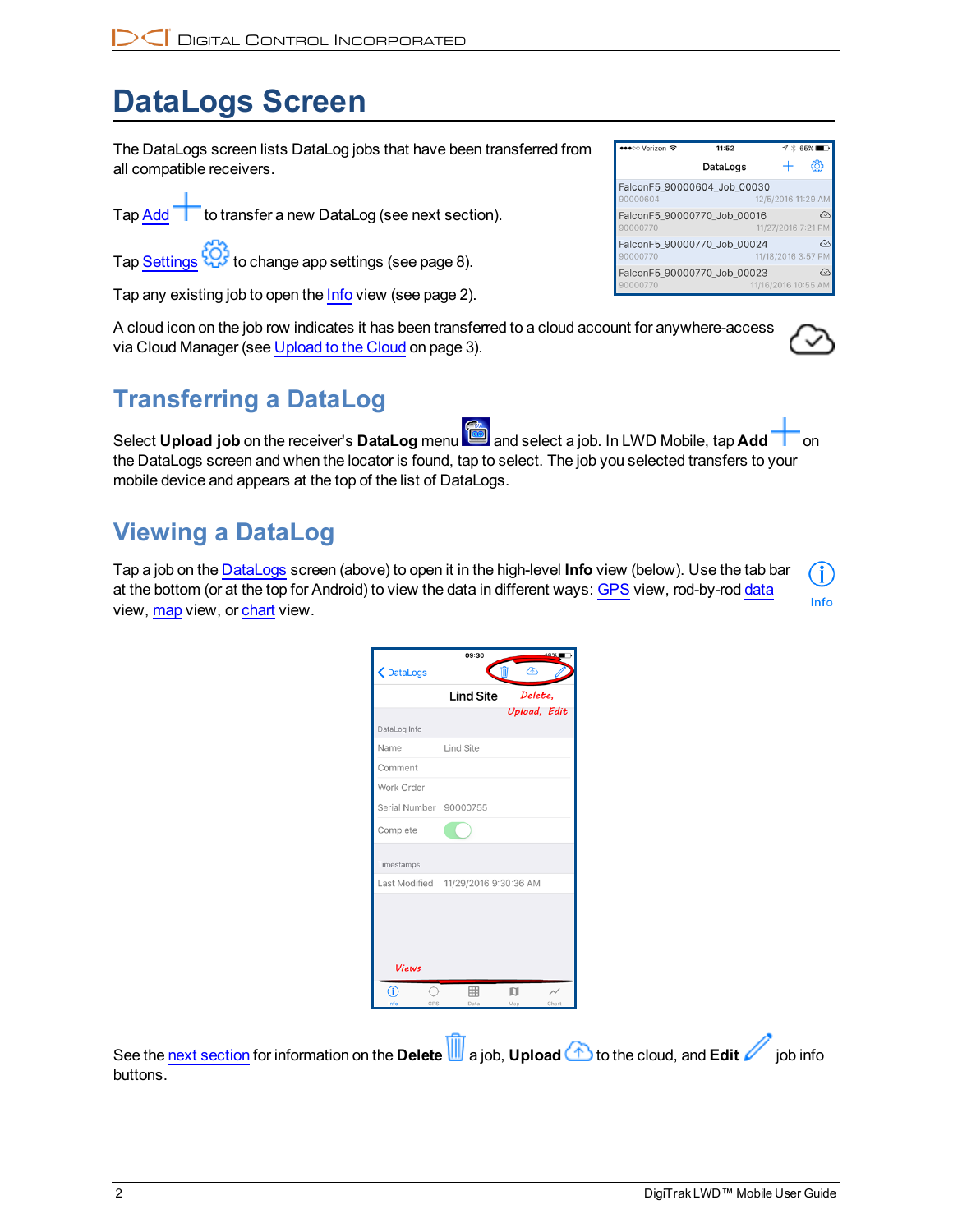## <span id="page-4-0"></span>**Modifying a DataLog**

Tap a job on the [DataLogs](#page-3-0) screen (see page [2\)](#page-3-0) to open it in the high-level **Info** view.

### *Edit Details*

Tap the pencil to edit these details:

- Name Change the name to be more descriptive
- <sup>l</sup> **Comment** Add descriptive comments for this job, such as a job site address or "Number 2 of 3 bores".
- **Work Order** Add your company's unique job identifiers
- **Complete** Select to acknowledge that all the data points have been transferred and no further field edits are necessary

**Serial Number** shows the receiver the LWD job originated from.

**Last Modified** is the date/time the job was last saved.

<span id="page-4-1"></span>Tap **Save** to save changes and return to the **Info** screen.

### *Upload to the Cloud*

Tap the cloud to upload this DataLog to your cloud storage, where it can be accessed using Cloud Manager. Uploading requires a cloud account, available at [www.MyDigiTrak.com](http://www.mydigitrak.com/).

Although you can upload a partial bore and later update it by uploading the complete bore, it is better practice to only upload a bore after you have added all necessary comments and marked the bore as complete. This ensures that someone else with access to your cloud account, such as the home office, doesn't invest time in opening and editing a partial bore in Cloud Manager (CM) that is lost when you later upload the completed job. See the CM user guide for more information on resolving version conflicts.



Tap the trash can to delete this DataLog from LWD Mobile.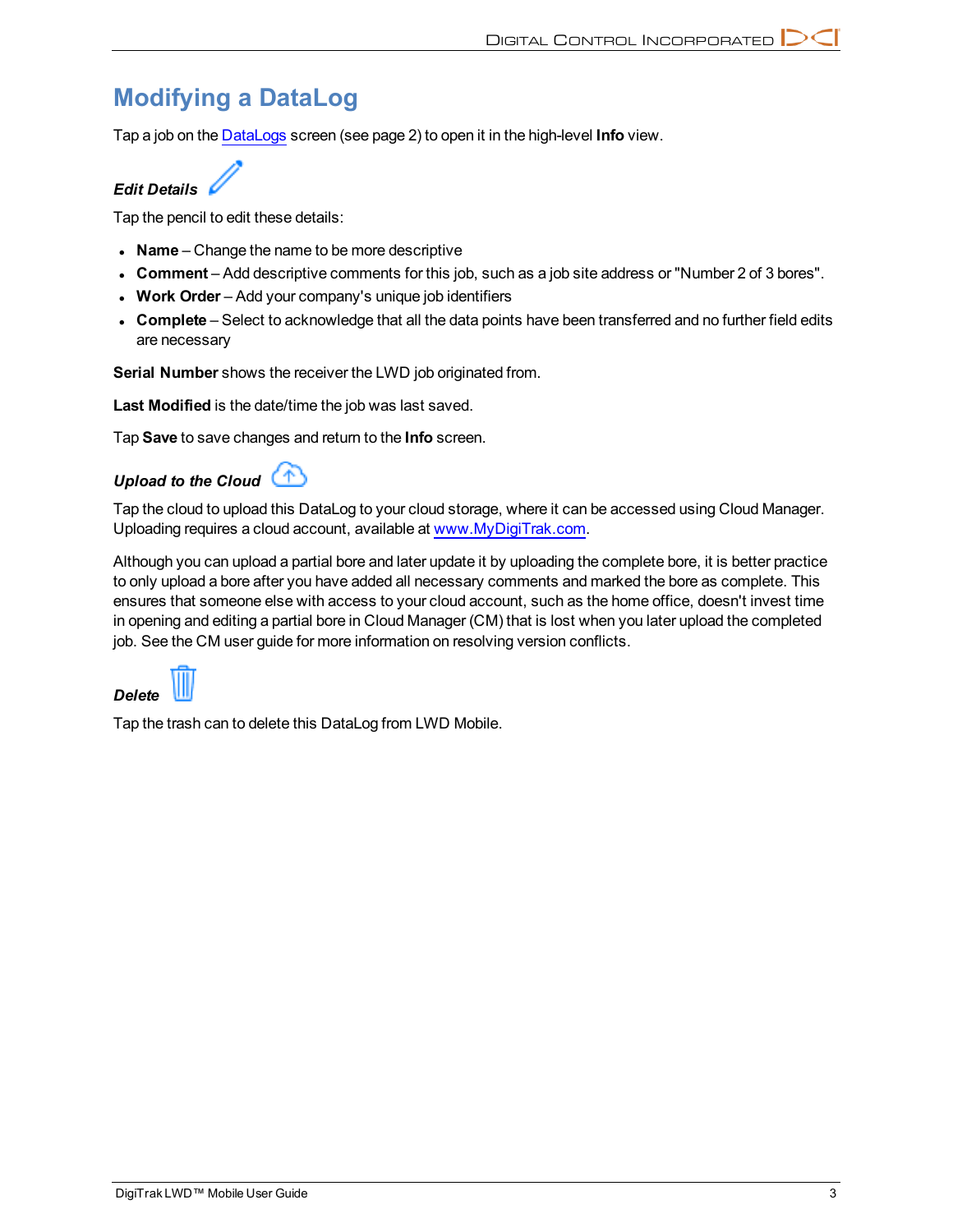### <span id="page-5-0"></span>**GPS View (Geo-Tagging)**



The geo-tagging function is not intended and should not be used for tagging individual rods.

From the [Info](#page-3-2) view, tap **GPS** to record the GPS coordinates for the bore entry and exit using use the GPS functionality on your mobile device.



When your device is at the entry or exit of the bore, tap the appropriate **Use Current Location** button to assign latitude and longitude coordinates to the DataLog.

**GPS**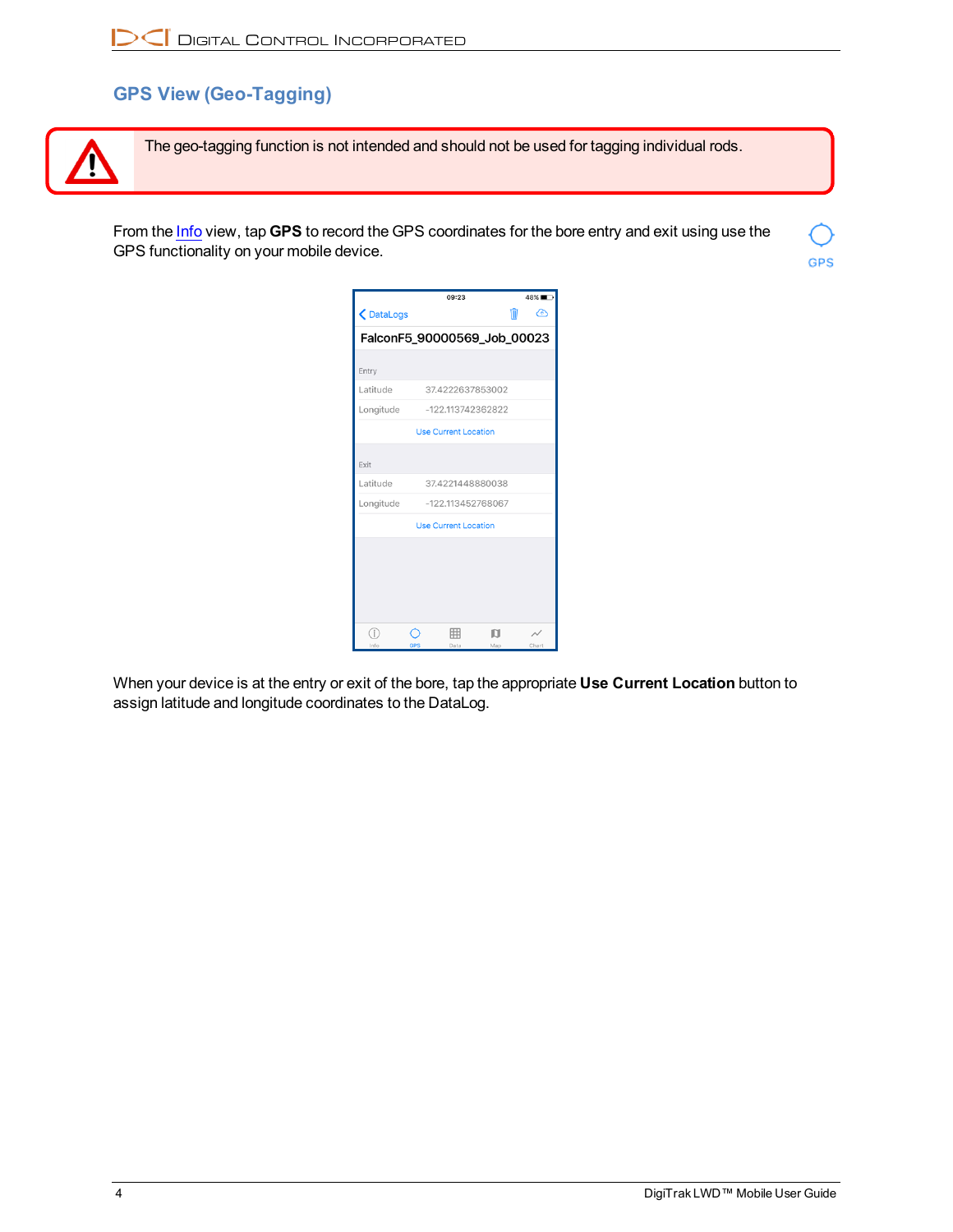### <span id="page-6-0"></span>**Data View**



Do not add comments until after the final transfer from the receiver. Newer transfers will overwrite older jobs of the same name, along with any notes that were added.

From the <u>[Info](#page-3-2)</u> view, tap **Data HH** to open the rod-by-rod data view:

|                |                                            | 08:53     |                        | $54\%$ |
|----------------|--------------------------------------------|-----------|------------------------|--------|
| DataLogs       |                                            |           | Ŵ                      | ⊕      |
|                | <b>Lind Site</b>                           |           |                        |        |
| $\Omega$       | $\times$ -46.0%<br>J                       |           | $\rightarrow$ 0' 0"    |        |
| 1              | $X - 26.5%$<br>$+ 4' 11''$                 |           | $\rightarrow$ 6'7"     |        |
| $\overline{2}$ | $\checkmark$ -40.0%<br>$+ 6'5''$           |           | $\rightarrow$ 16' 1" 2 |        |
| 3              | $X - 38.0%$<br>$+ 10'7''$                  |           | $\rightarrow$ 25' 5"   |        |
| 4              | ≮<br>$\overline{\mathbf{V}}$               |           | $\rightarrow$ 34' 9"   |        |
| 5              | $\checkmark$ -38.0%<br>$+ 17'10''$ 3       |           | $\rightarrow$ 44' 1"   |        |
| 6              | $\checkmark$ -38.0%<br>$\downarrow$ 21' 7" |           | $\rightarrow$ 53' 5"   |        |
| 7              | $X - 36.0%$<br>$\sqrt{25'3''}$             |           | $\rightarrow$ 62' 10"  |        |
| 8              | $\leq$ -34.0%<br>$\downarrow$ 28' 11"      |           | $\rightarrow$ 72' 3"   |        |
| T.<br>Info     | $\times$ 22 nex<br>GPS                     | 翻<br>Data | n<br>Map               | Chart  |

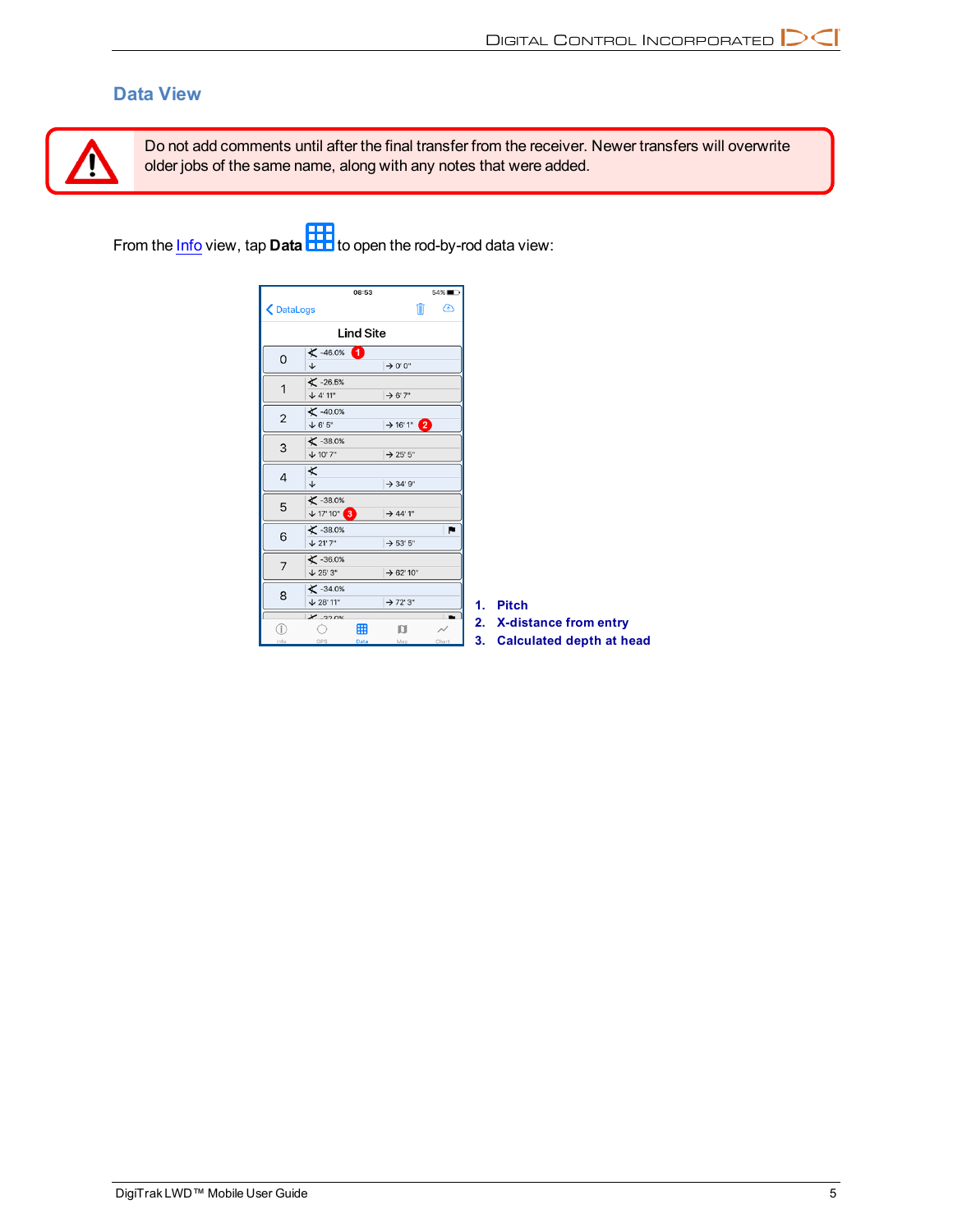<span id="page-7-1"></span>Tap any row to see additional details for that rod on the **Data Point Info** screen:

|                        | 08:57                | 53%    |
|------------------------|----------------------|--------|
| $\zeta$ Back           | Data Point Info      | ✓<br>↘ |
|                        |                      |        |
| Bore Path Info         |                      |        |
| Rod Number             | 6                    |        |
| Type                   | Locate Line          |        |
| Pitch                  | $-38.0%$             |        |
| Depth                  | 21'7''               |        |
| Terrain Height         | 1'10''               |        |
| <b>Relative Depth</b>  | $-19'10''$           |        |
| Position from<br>Entry | 53' 5"               |        |
| Bore Length            | 57' 0"               |        |
| Data Point Info        |                      |        |
| Comment                | Edge of road         |        |
| Rod Length             | 10'0''               |        |
| Timestamp              | 1/1/1901 12:00:00 AM |        |
| <b>Fluid Pressure</b>  |                      |        |

- review detailed rod information, including fluid pressure readings (not shown above)
- tap the pencil **the information to the Comments** field for this individual rod, such as "leading edge of road". This is a good place to use your phone's text-to-speech capability.
- <span id="page-7-0"></span> $\cdot$  tap  $\langle \rangle$  or  $\rangle$  to view adjacent rods

#### **Map View**

From the [Info](#page-3-2) view, tap **Map** to plot the bore on a satellite map. Each pin represents a DataLog reading and corresponds to the data in Chart view.

N Map

If the DataLog was recorded with the iGPS module installed, the job includes GPS data for every rod. If only the entry and exit were [geo-tagged](#page-5-0) (see page [4\)](#page-5-0), then only those two points will be shown.

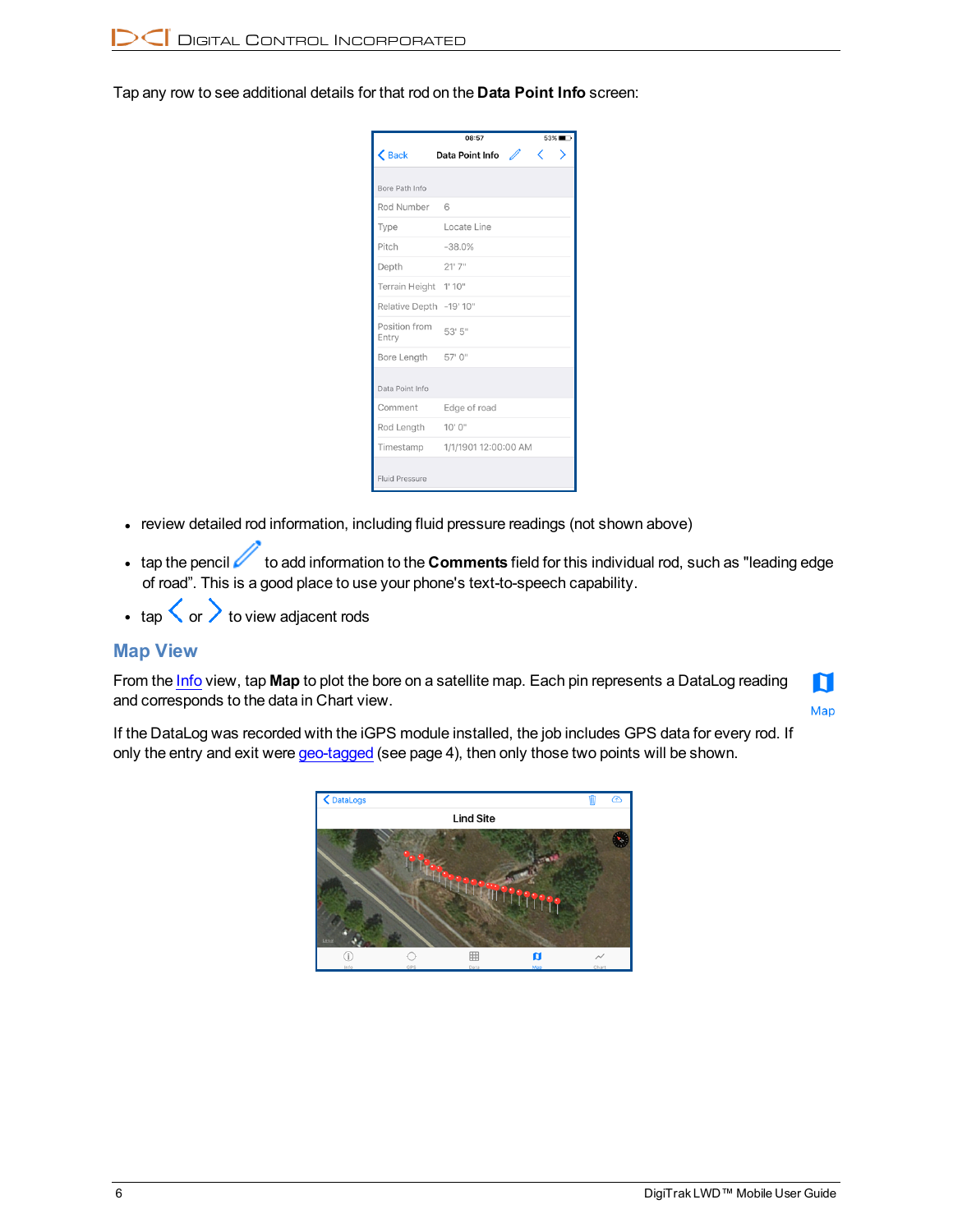### <span id="page-8-0"></span>**Chart View**

From the [Info](#page-3-2) view, tap **Chart** to view the bore profile in a chart similar to what is produced in LWD. Tap any data point for additional details on that rod, as shown in the blue box below. Use standard swipe and pinch motions to move around the chart or zoom in on part of the bore.





| <b>Item</b>            | <b>Shows</b>                    |
|------------------------|---------------------------------|
| <b>Blue</b> line       | Bore path                       |
| <b>Green line</b>      | Topography                      |
| <b>Pink shading</b>    | Maximum fluid pressure readings |
| <b>Blue</b> shading    | Average fluid pressure readings |
| $\bullet$ or $\bullet$ | Data point                      |
|                        | Blank rod                       |
| X                      | Flag                            |
|                        | Pin                             |

Tap the details box to dismiss it, or tap**>** to open the Data [Point](#page-7-1) Info view (see page [6](#page-7-1)).